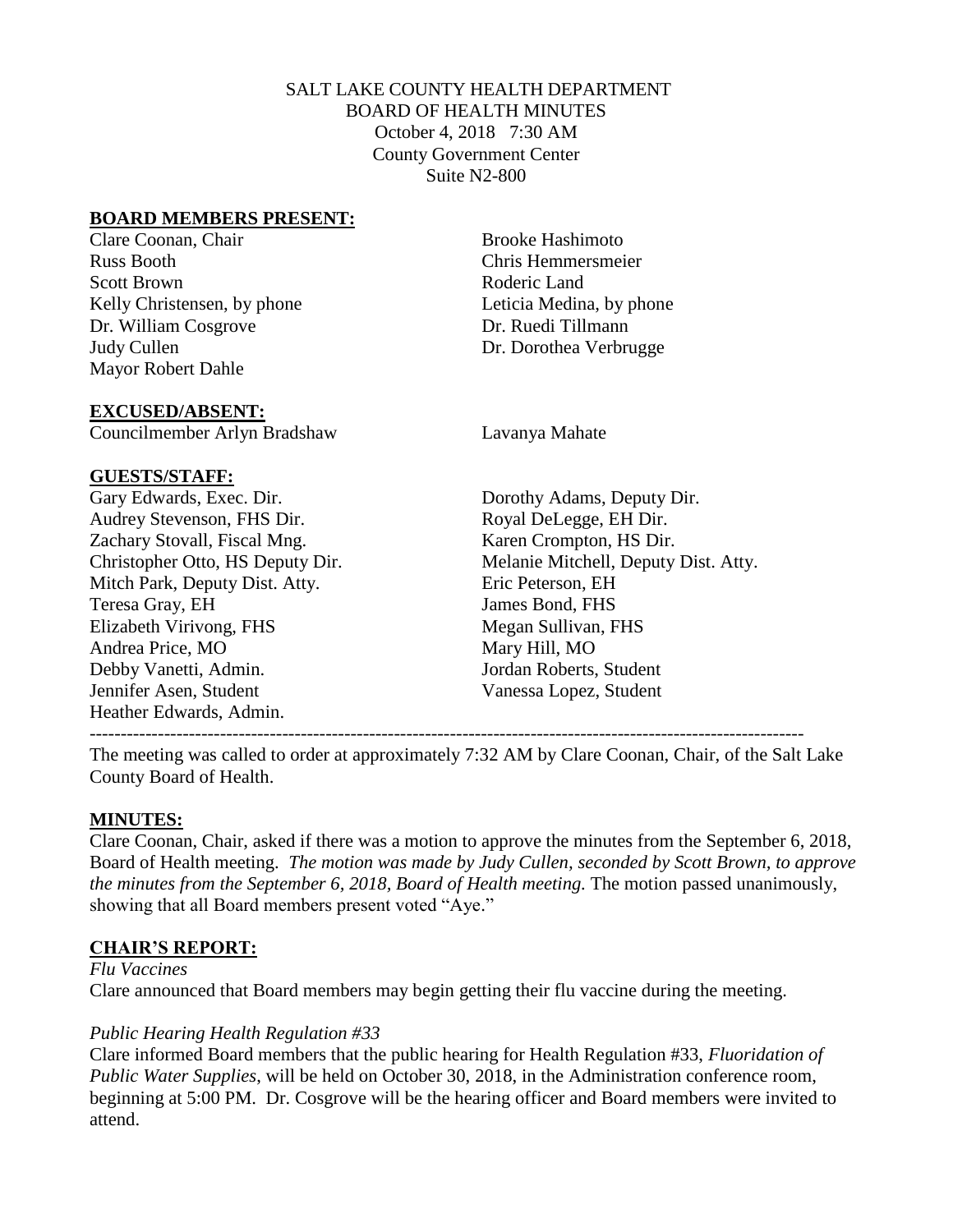Board of Health Minutes October 4, 2018 Page 2

#### *Utah Association of Local Boards of Health (UALBH) Symposium*

Clare asked Judy Cullen to give a brief updated on the UALBH Symposium held on September 6-7, in Vernal. Judy stated that meeting presentations and discussions included; working with public and elected officials, engaging community members, suicide and opioid prevention efforts, and a legislative discussion. Judy suggested that Dr. Cosgrove consider giving his ACES presentation to UALBH.

### *Board Legislative Advocacy Coordinator*

Clare stated that in the past Tom Godfrey acted as the Board legislative advocacy coordinator and asked if there was a current Board member willing to take this on. Dr. William Cosgrove stated that he and Scott Brown spend time at the legislature each session following legislative matters closely and could act in this role for the Board. He also made the request to begin planning for the annual legislative breakfast meeting, typically held in December. Clare discussed contacting the advocacy group supporting the Medicaid expansion ballot initiative and Melanie Mitchell reminded Board members of County legislative requirements for advocacy.

#### *Excused Board Members*

Clare informed the Board that Kelly Christensen and Leticia Medina were participating by phone.

## **DIRECTOR***'***S REPORT:**

### *District Attorney Update*

Gary welcomed Melanie Mitchell to the Board meeting who is temporarily covering for Kelly Wright, who recently retired.

## *Hepatitis A Update*

Gary stated the department continues to monitor the hepatitis A outbreak and there are currently 192 cases. The department is receiving one to two cases per week and continues with outreach clinics and incentives for receiving vaccines. Nearly 11,500 vaccines have been given. Judy Cullen thanked the department for the professional handling of the public announcement related to a recent restaurant with exposure.

## *Norovirus*

Gary informed Board members that the recent clusters of norovirus occurring in public schools have slowed, with no new clusters this week. The department has been working with school districts to provide public education materials for school staff and parents. Currently the department is seeing clusters in long-term care facilities and have been working closely with the facilities to notify families, provide public health education, and closely monitor these situations.

## *Community Needs Assessment Collaboration*

Gary informed the Board that the department and Intermountain Healthcare will begin conducting the community needs assessment and have five community meetings scheduled. The information gathered will be used to prepare a Community Health Improvement Plan.

## *Policy Efforts*

Gary informed Board members of recent policy work including; 1) the Department of Environmental Quality may apply for funding to assist with testing lead levels in school drinking water; 2) Local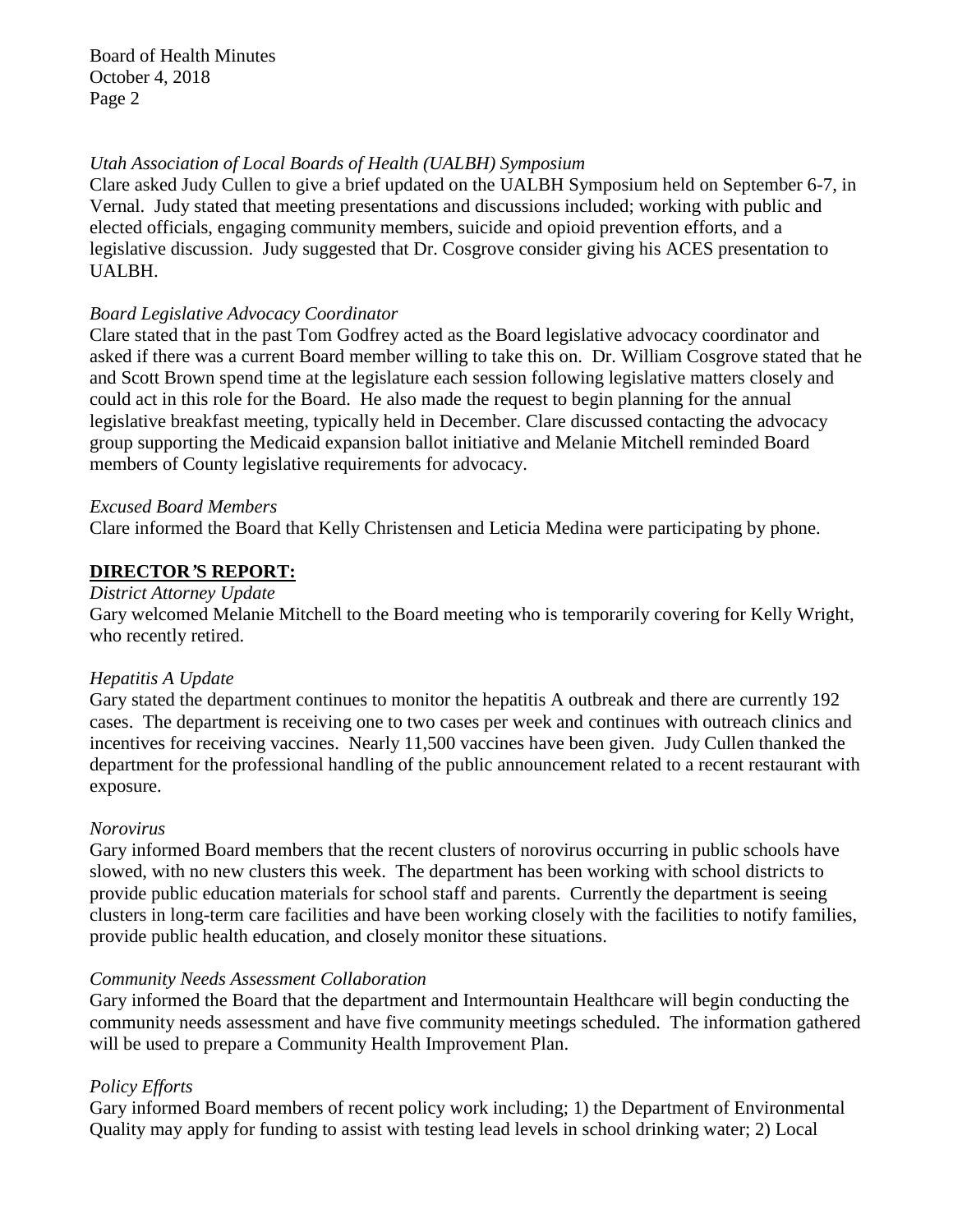Board of Health Minutes October 4, 2018 Page 3

Health Departments are currently meeting to discuss retail tobacco permit procedures to ensure consistency across the state in meeting the legislative requirements; and, 3) there are several workgroups discussing suicide prevention efforts that will assist the legislature with related bills.

#### *Funding Opportunities*

Gary informed the Board the department will receive one-time funding to address the opioid crisis and will develop a prevention plan in conjunction with partners in treatment. The department will receive additional funding from the Utah Department of Health to fund three new positions in the Parents as Teachers program.

## **GRANT/CONTRACT REDUCTIONS:**

Gary Edwards, Executive Director, informed the Board of several reductions coming as a result of cuts to federal grants and contracts. The WIC program will have a \$212,000 budget cut, but WIC does not get the final funding until March, so this cut is preliminary. Because of this, the department has decided to close the Rose Park Clinic location and move WIC services from this clinic to the new City Clinic when it opens. The department has begun notifying clients, scheduling appointments for the new clinic, and identifying anyone with transportation needs. Gary stated that meetings were held with the County Council and Salt Lake City personnel prior to making a formal announcement.

The Be-Wise program works with lower income women to receive one-on-one health coaching after breast and cervical cancer screenings and will receive a funding cut with the Utah Department of Health receiving an overall cut of 57% for the program.

The Salt Lake Initiative for Diabetes & Heart Disease program will receive a possible \$300,000 cut and teen pregnancy prevention will be cut by 50%. UDOH states the reason for many of the reductions is due to changes in federal funding, moving from a competitive process that funds a few states to a process wherein all states are funded.

## **FEE SCHEDULE:**

Dorothy Adams, Deputy Director, reviewed the proposed fee changes for swimming pools, solid waste management facilities, and waste haulers which will take effect in January 2019. These fees were increased three years ago and presented to the Board at that time. The proposed fees are based on program expenses and staff time required to provide these services. The department contacted the affected industries to inform them of the proposed fee changes and responded to the few comments received. Dorothy asked the Board to approve forwarding the proposed fee changes to the County Revenue Committee and County Council.

Clare Coonan asked for a motion to approve forwarding the proposed fee schedule to the county revenue committee. *The motion was made by Judy Cullen, seconded by Mayor Robert Dahle, to approve forwarding the proposed fee schedule changes to the county revenue committee.* The motion passed unanimously, showing that all Board members present voted "Aye."

For more detailed information, please see the proposed fee schedule included in the Board of Health meeting folder.